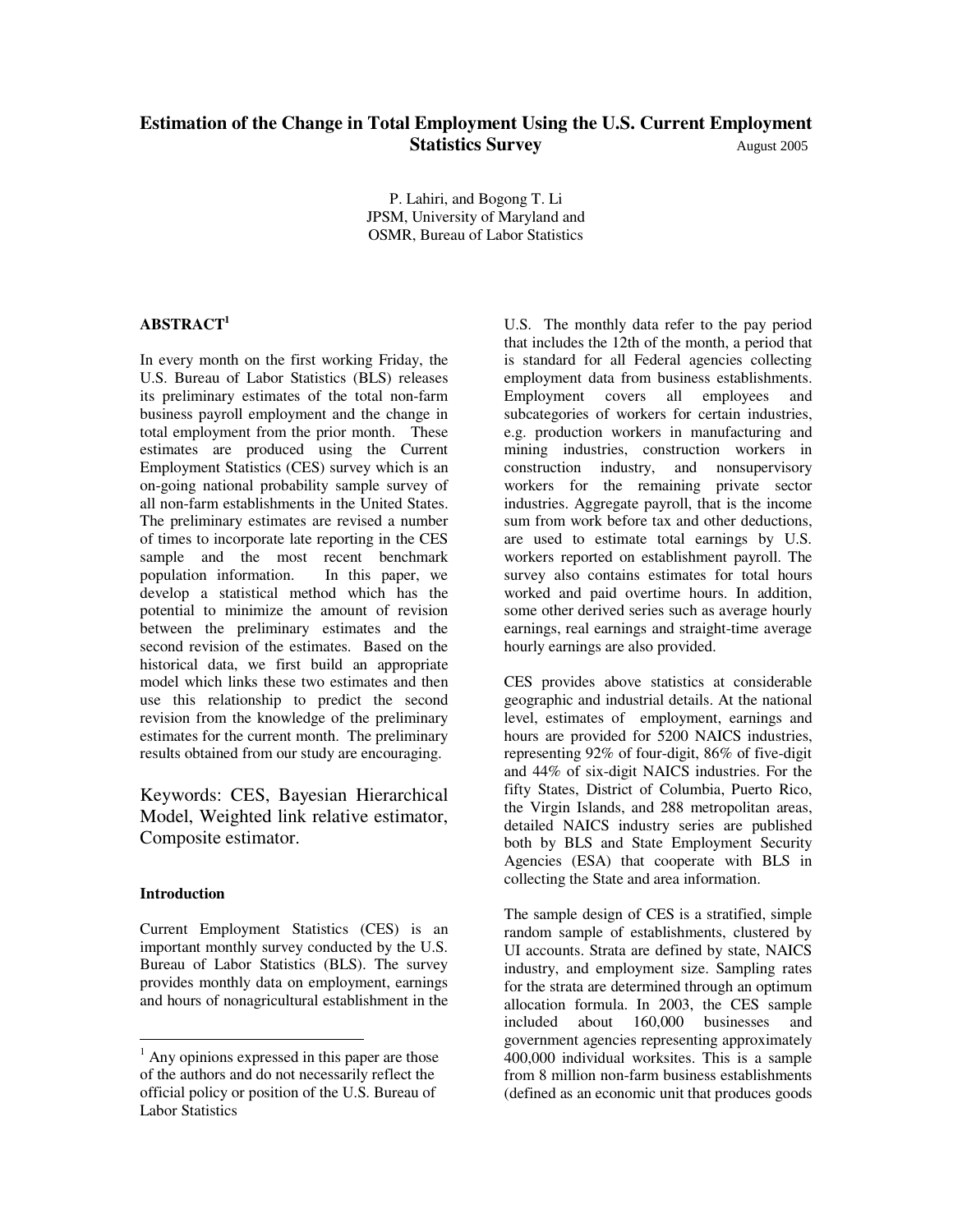or services) in the United States. The active CES sample covers approximately one-third of all non-farm payroll workers. CES uses a weighted link-relative estimator to estimate the total employment, earning and hours. Weighted linkrelative estimator uses a weighted sample trend within an estimation cell to move forward the prior month's estimate for that cell.

The CES is the first major economic indicators released each month along with the Current Population Survey. Uses of the survey are significant both in terms of their impact on the national economic policy and private business decisions. It supplies a significant component in the Index of Coincident Economic Indicators that measures current economic activity, and leading economic indicators forecasting changes in the business cycle. The CES earnings component is used to estimate preliminary personal income of the National Income and Product Accounts. U.S. productivity measures are based on the CES aggregate hours data. The BLS and state ESAs conduct employment projections based on the CES data. Business firms, labor unions, universities, trade associations, and private research organizations use the CES data to study economic conditions and to develop plans for the future.

Preliminary CES estimates are generated three to four weeks after the survey reference period, a pay period containing the 12th of the month, or 5 business days after the deadline to hand in the requested information. The speed of delivery can increase late response and nonresponse resulting in large revisions of preliminary estimates in the subsequent months. Currently preliminary estimates are based on only about 74% of the total CES sample. Two subsequent revisions in the next two months, however, incorporate the late reporters. Though the final revisions, also called the third closing estimates, are released two months later, the preliminary estimates are the most critical in terms of different uses and tend to receive the highest visibility. Many short term financial decisions are made based on preliminary estimates. Current economic conditions are assessed based on these immediately available data. Large revisions in the subsequent months help obtaining the most accurate statistics, though some damage may have already been made by relatively inaccurate preliminary estimates. Revisions also cause confusions among users who may regard the difference as sampling errors. Some users on the

other hand perceive the survey performance based on the magnitude of the revisions.

The amount of revisions varies across geography and depends on the industry, time of a year, location and other factors. The percent revisions at the state and local levels are generally higher than those at the national level. However, even a very tiny percentage revision at the national level could change the employment situation dramatically. The current total U.S. non-farm employment stands at about 130 million and the average monthly change in employment (mostly increase) since 1995 is about 131,000. Therefore roughly a 0.1% revision can turn a job increase to a decrease situation. At the state and area level, the average revision is about 1%, a more significant level of revision is expected. (Since at state level revision could be positive or negative, at national level the gross revision should be lower. Compared to the national level, state level estimates generally have proportionally higher sampling errors.

The CES program has made efforts to make the preliminary estimates as accurate as possible in order to avoid large subsequent revisions. For example, since the amount of revisions is associated with late reporting and nonresponse, program office has taken steps to improve on response rates through updating and completing current establishment address information, sending advanced notice, providing nonresponse prompts, improving marketing of the survey, expanding survey collection modes (e.g. internet) etc. Efforts have been also made in estimation through seasonal adjustments and business birth/death imputations.

In this paper, we propose a statistical procedure that aims to reduce the gap between the primary and final estimates using historical data. To this end, in section 2 we propose a two-level model. The purpose of the first level is to link the preliminary estimate to its second revision. The second level is used to understand the effects of geographical area, industry and the month of a year on the second revisions. Using the two-level model, we develop an empirical best prediction (EBP) method to predict the second revisions for the current month using the knowledge of the preliminary estimates. Historical data are used to fit the two-level model. In section 4, we use CES data on the preliminary and second revision estimates for the period March 2003-March, 2004 to fit the two-level model. We compare the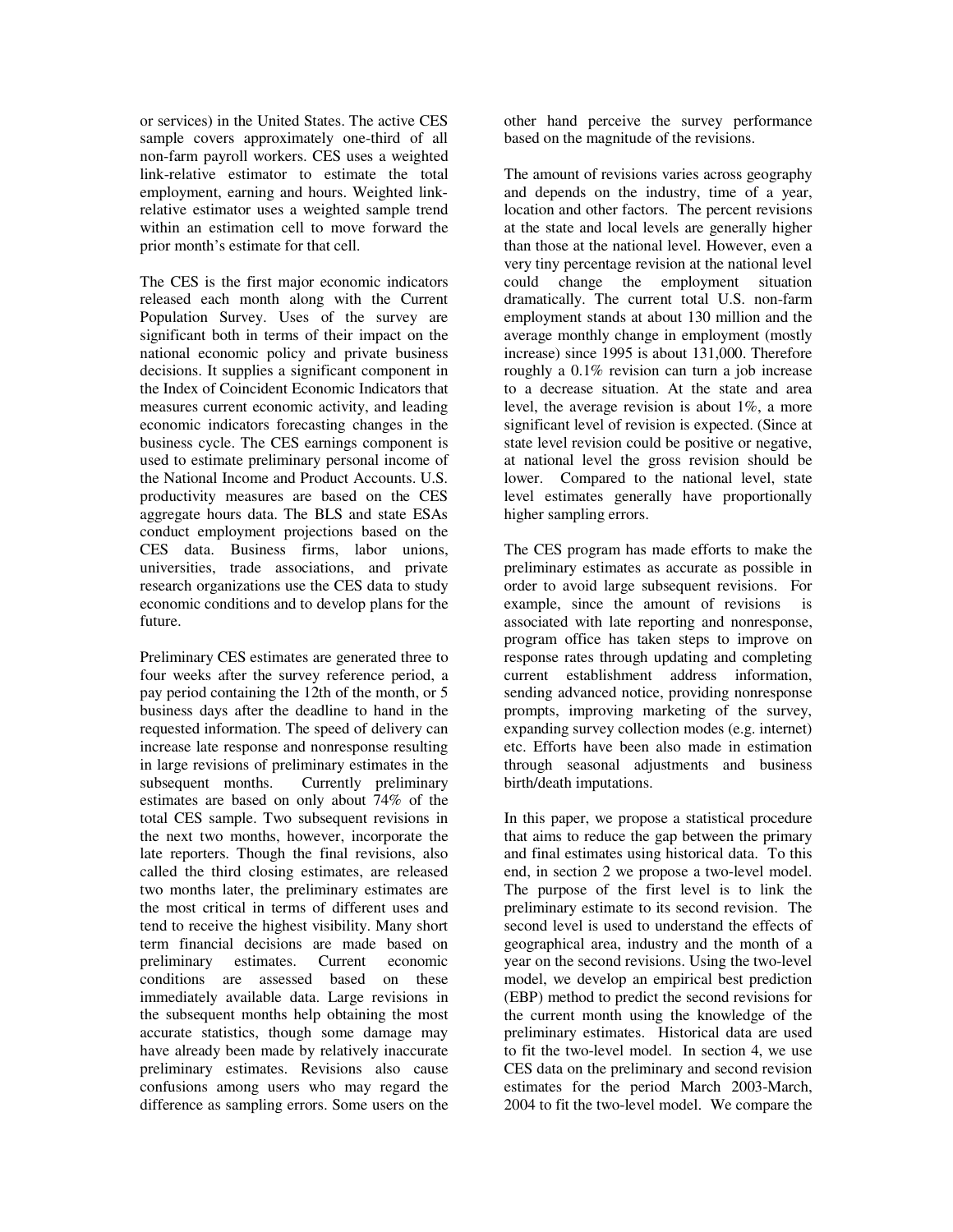proposed EBP with the preliminary estimator in predicting the second revisions for April, 2004. Since second revisions for April, 2004, are available, such evaluation method offers a robust method.

#### **Prediction of the Third Closing Growth Rate**

Let  $y_{iik}$  and  $w_{iik}$  denote the month *t* employment and the associated survey weight for establishment *k* belonging to industry *i* and area *j* in the CES monthly sample *s*

 $(i = 1, \dots, I; \quad j = 1, \dots, J_i; k = 1, \dots, K_{ij};$ <br>  $t = 1, \dots, T$ . Note that the sampling weightfor a sampling unit does not change over time  $t = 1, \dots, T$ . Note that the sampling weight  $t = 1, \dots, T$ . Note that the sampling weight<br>for a sampling unit does not change over time.<br>Let  $s_{1t} \subset s_{3t} \subset s$ , where  $s_{1t}$   $(s_{3t})$  denote the for a sampling unit does not change over time. set of sampling units that responded in month t when the first closing (third closing) estimates are produced. The design-based estimates of the employment growth rates for industry *i*, area *j*, and month *t* at the first and third closings are given by

$$
R_{1_{ijt}} = \frac{\displaystyle\sum_{i \in s_{1t}} w_{ijk} y_{ijkt}}{\displaystyle\sum_{i \in s_{1t}} w_{ijk} y_{ijkt-1}}, \ R_{3_{ijt}} = \frac{\displaystyle\sum_{i \in s_{3t}} w_{ijk} y_{ijkt}}{\displaystyle\sum_{i \in s_{3t}} w_{ijk} y_{ijkt-1}}.
$$

For the current month  $t = T$ , we have  $R_{1i/T}$ , but not  $R_{3i\bar{i}T}$ . We are interested in an adjustment to  $R_{1ijT}$  so that the adjusted  $R_{1ijT}$  , say  $\hat{R}_{3ijt}$  , and  $R_{3it}$  are as close as possible. We propose to

achieve this goal by applying a suitable two-level model. To this end, define

 $z_{1ijt} = \log(R_{1ijt}), \text{ and } z_{3ijt} = \log(R_{3ijt}).$ Assume the following two-level model:

# : **Model 1**

2 Level 1:  $z_{1ijt}$  |  $\theta_{ijt}$  *ind*  $[a_{ijt} + b_{ijt}z_{3ijt}, \sigma_{ijt}^2]$ ;

Level 2: 
$$
z_{3ijt}
$$
 *ind*  $[\eta_{ijt}, \tau_{ijt}^2]$ ,

where [*m ,v*] denote a probability distribution with mean *m* and variance *v*. The parameters  $a_{ii}$ ,  $b_{ii}$ ,  $\sigma_{ii}^2$ ,  $\eta_{ii}$  and  $\tau_{ii}^2$  are all assumed to be known. The mean of Level 2, i.e.  $\eta_{ijt}$  is

assumed to be related to labor market factors

such as the month of a year, industry group and geography , see Remark 2 below.

Under the above model and squared error loss, the best predictor (BP) of  $z_{3iT}$  is given by

$$
\hat{z}_{3ijT}^{BP} = w_{ijT} z_{1ijT}^* + (1 - w_{ijT}) \eta_{ijT},
$$

where

$$
w_{ijT} = \frac{b_{ijT}^2 \tau_{ijT}^2}{b_{ijT}^2 \tau_{ijT}^2 + \sigma_{ijT}^2}, \ z_{1ijT}^* = \frac{z_{1ijT} - a_{ijT}}{b_{ijT}}.
$$

**Remark 1:** The parameters  $a_{ijT}$ ,  $b_{ijT}$ ,  $\sigma_{ijT}^2$ and  $\tau_{ijT}^2$  of Model 1 are generally unknown and need to be estimated. Note that  $a_{i\bar{i}T}$ ,  $b_{i\bar{i}T}$ ,  $\sigma_{i\bar{i}T}^2$ and  $\tau_{\text{irT}}^2$  are not estimable unless we make a simplifying assumptions on them. Basically, we need to assume that these parameters do not depend on all the three factors. There are several possibilities and we need to investigate them carefully

**Remark 2:** In order to reduce the number of parameters of Model 1,  $a_{ii}$ ,  $b_{ii}$ ,  $\eta_{ii}$ ,  $\sigma_{ii}^2$ 

and  $\tau_{ii}^2$  can be assumed to be random with or without assumptions mentioned in Remarks 1. However, we do not consider this case in this paper.

After making appropriate assumptions noted in Remarks1, we can proceed to estimate the parameters of the two-level model. To this end, we use all the available data, i.e.

 $\{z_{1,ii}, i=1,\dots, I; j=1,\dots, J_i, t=1,\dots, T\}$  and

 ${ z_{3iii}, i = 1,..., I; j = 1,..., J_i; t = 1,..., T-1 }$ . PROC REG and GLM in SAS can be used for this estimation. To illustrate our method, we assume

$$
a_{ijt} = a_{it}, b_{ijt} = b_{it}, \sigma_{ijt}^2 = \sigma_{it}^2, \tau_{ijt}^2 = \tau_{it}^2
$$

for all  $i$ ,  $j$ , $t$ . That is, there is no geographical

effect on these parameters. The parameters  $a_{it}$ ,

 $b_{it}$ ,  $\sigma_{it}^2$  are estimated using the linear

regression model given by Level 1 of Model 1. We need to make an appropriate assumption on the structure of  $\eta_{ijt}$ . A model with all possible main effects is given by: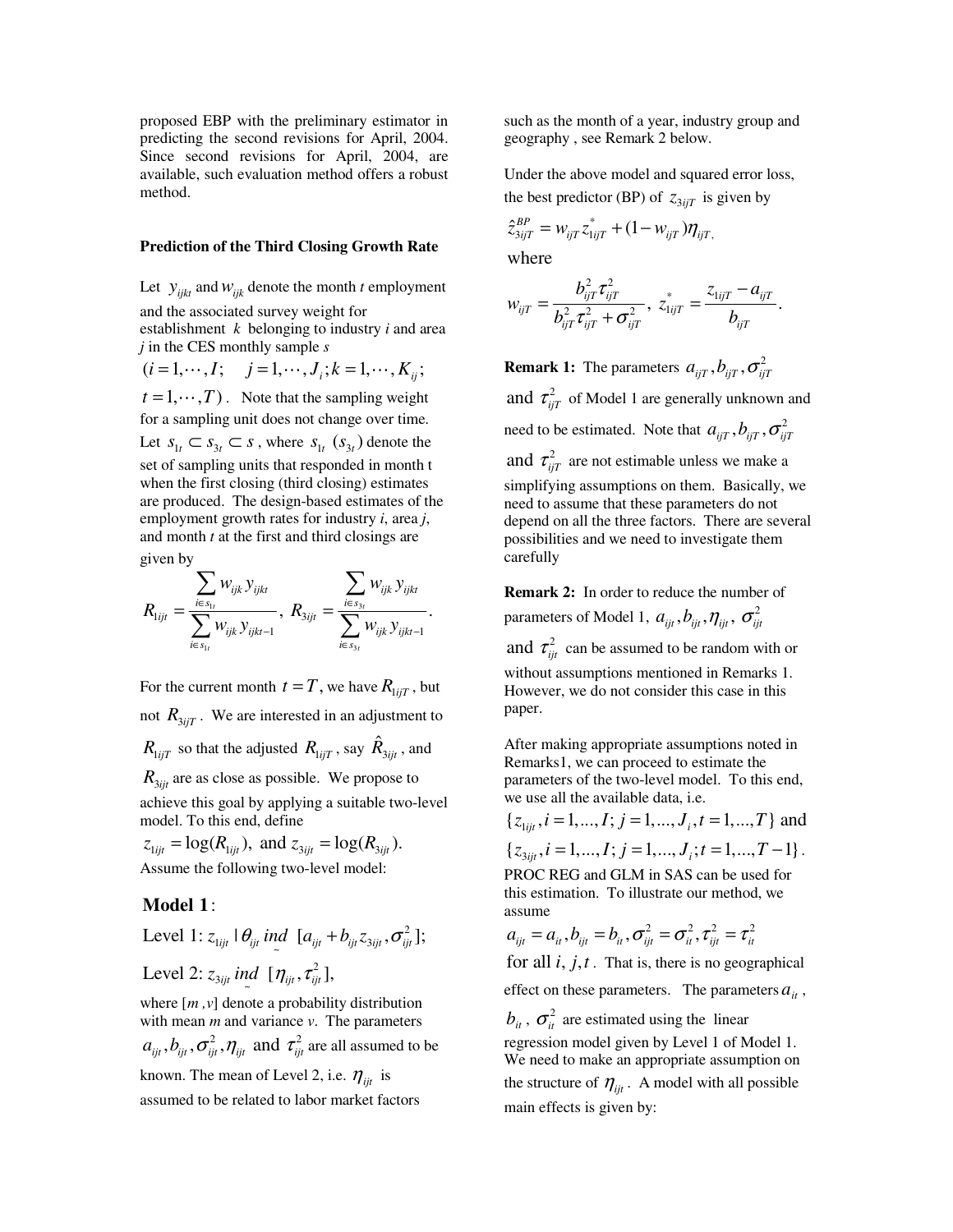$$
\eta_{ijt} = \mu + \alpha_i + \beta_j + \gamma_t,
$$

where

 $\mu$ : overall effect;

 $\alpha_i$ : fixed effect due to the *i*th industry;

 $\beta_i$ : fixed effect due to the *j*th state;

 $\gamma_t$ : fixed effect due to the *t*<sup>th</sup> month.

We make all the standard restrictions on the fixed effects.

The parameters  $\mu$ ,  $\alpha_i$ ,  $\beta_j$  and  $\gamma_t$  estimated

by fitting Level 2 of Model 1. Plugging in the estimators of all the model parameters, we get the following empirical best predictor (EBP)

of  $z_{3iiT}$  :

$$
\hat{z}_{3ijT}^{EBP} = \hat{w}_{ijT} z_{1ijT}^* + (1 - \hat{w}_{ijT}) \hat{\eta}_{ijT},
$$

where

$$
\hat{w}_{ijT} = \frac{\hat{b}_{iT}^2 \hat{\tau}_{iT}^2}{\hat{b}_{iT}^2 \hat{\tau}_{iT}^2 + \hat{\sigma}_{iT}^2},
$$
\n
$$
z_{1ijT}^* = \frac{z_{1ijT} - \hat{\alpha}_{iT}}{\hat{b}_{iT}},
$$
\n
$$
\hat{\eta}_{ijT} = \hat{\mu} + \hat{\alpha}_i + \hat{\beta}_j + \hat{\gamma}_r,
$$
\nfor all *i* and *j*.

for all *i* and *j*.

We take the reverse transformation to predict

$$
R_{3ijT}
$$
, i.e.,  $\hat{R}_{3ijT} = \exp(\hat{z}_{3ijT}^{EBP})$ .

We have already presented the basic ingredient for adjusting the preliminary employment estimates. To illustrate this, suppose we are interested in predicting the third closing employment for industry *i* at current time *T*, say

 $Y_{3iT}$ , at the time we make preliminary estimates for month *T*. Note that

$$
Y_{iT} = \sum_{j=1}^{J_i} Y_{ijT} = \sum_{j=1}^{J_i} R_{3ijT} Y_{ijT-1}.
$$

where  $Y_{3it}$  denote the third closing total

employment for industry *i*, state *j* and time *t*. An estimator of  $Y_{iT}$  is thus obtained as:

$$
\hat{Y}_{iT} = \sum_{j=1}^{J_i} \hat{R}_{3ijT} \hat{Y}_{ijT-1}.
$$

## **Numerical Results**

In this section, we evaluate the proposed EBP method in comparison with the preliminary estimator using a data set obtained from the BLS CES program. The data set contains 2652 pairs of first and third closing weighted LR estimates of total employment for all four 2-digit NAICS industries (Mining, Construction, Manufacturing and Wholesale Trade.) in all the fifty states and the District of Columbia during the period April 2003 -April 2004.

We first use scatter plots (given in Figure 1 and Figure 2) to understand the assumptions needed to reduce the number of parameters involved in Level 1 of the Model. We note the following:

(a) The industry type appears to have an effect on the regression parameters. For example, the Construction and Wholesale Trade industries appear to have weaker first and third closing LR correlations than the Mining and Manufacturing do.

(b) The month of the year appears to affect the regression, November and December being the two months that have the weakest correlation between first and third closing LRs.

The above two observations support our Level 1 assumptions considered in this paper, i.e.,

$$
a_{ijt} = a_{it}
$$
,  $b_{ijt} = b_{it}$  and  $\sigma_{ijt}^2 = \sigma_{it}^2$ .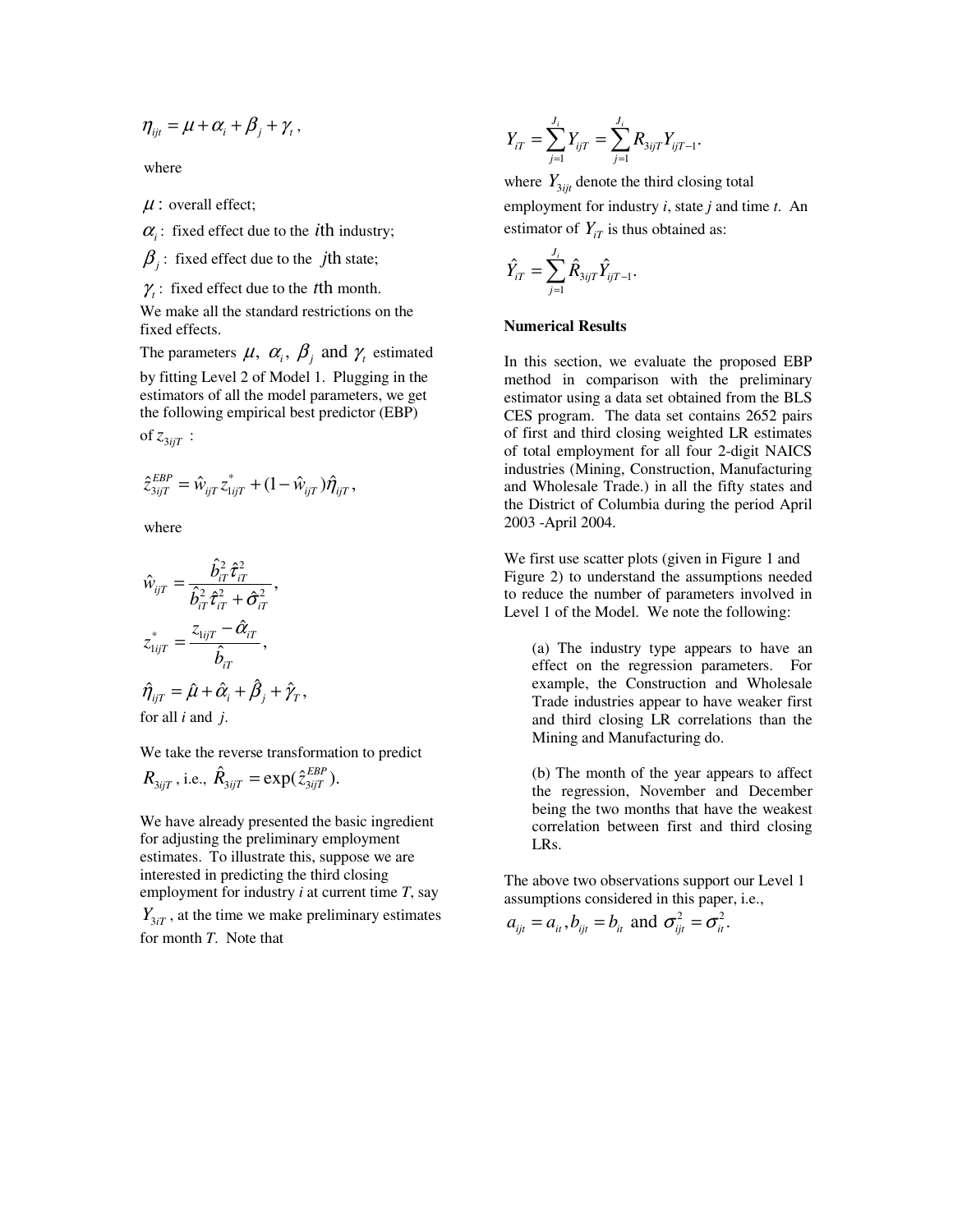

**Figure 1**. Scatter plots of the first and third closing LR estimates by industrial classification.

**Figure 2**. Scatter plots of the first and third closing LR estimates by month during March 2003 - March 2004.



For eight out of the 2652 observations, the difference between the first and third closing estimates exceeds 15%. We treat these cases as possible erroneous outliers. Though in the usual production setting under the BLS CES program these discrepancies will be further investigated on a case by case basis, in this paper we treat them by the well-known "Winsorizing" procedure that weighs the outliers down according to their distances from the mean.

For our evaluation purpose, we divide the data set into two parts. The data for the period April 2003 - March 2004 are used for fitting the twolevel model. We call them our training data. The data for April 2004are used to compare

results with the actual third closing LRs. We call this data set evaluation data. The mean absolute relative deviation (MARD) is used to measure the overall performance of a predictor. The MARD for an arbitrary predictor is given by

$$
MARD = \frac{1}{n} \sum_{i}^{n} \frac{|\text{predictor}_i - \text{obs.3rd closing}_i|}{\text{obs.3rd closing}_i}.
$$

where n is the number of points in the evaluation data set. Obviously, the smaller the MARD the better is the predictor. To compare our EBP with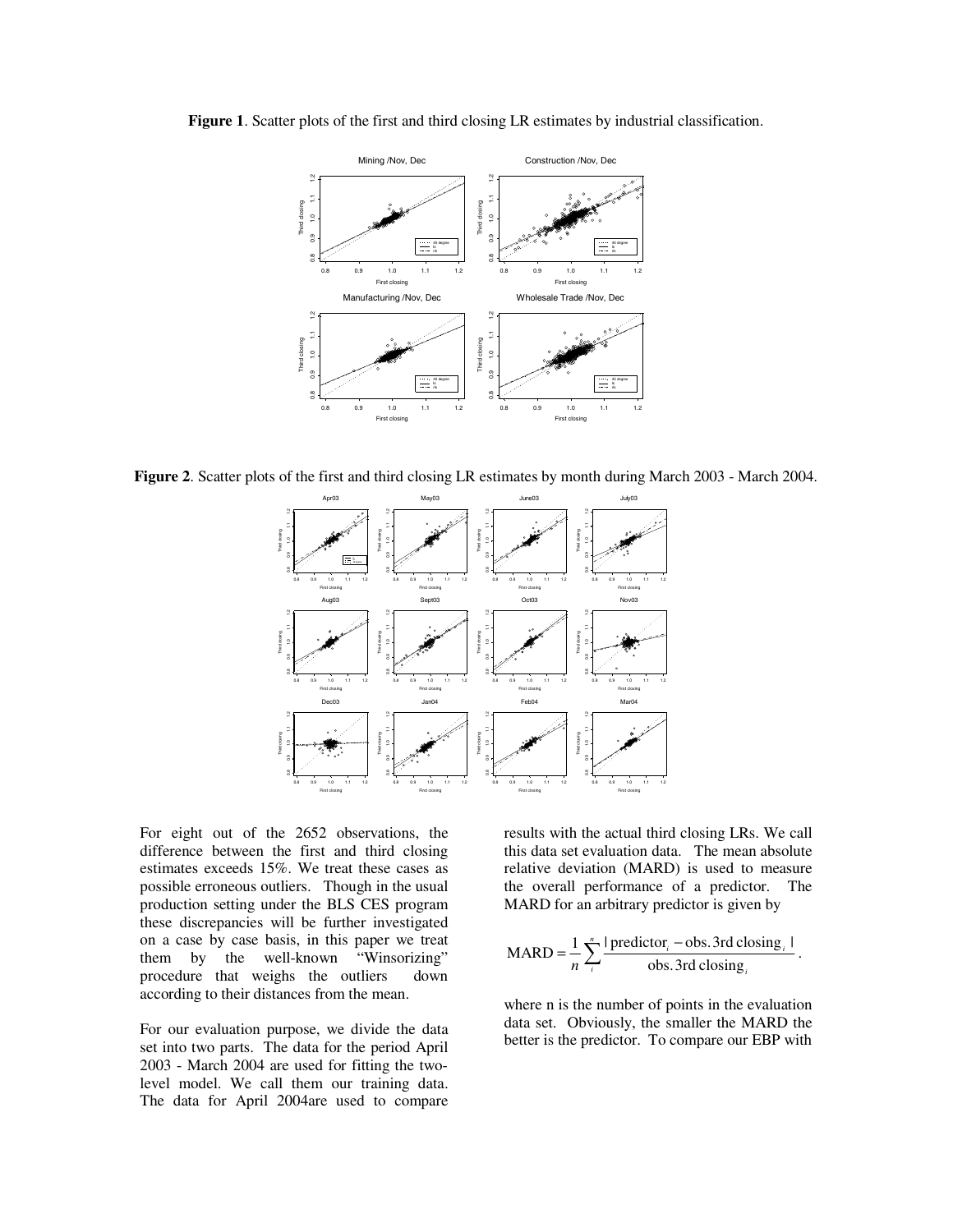the current first closing estimator, we define the percent relative improvement (PRI ) as:

| RI = $\sum_{i=1}^{n} \frac{ \text{obs.1st.closing}_i - \text{obs.3rd.closing}_i  -  \text{predictor}_i - \text{obs.3rd.closing}_i }{\sum_{i=1}^{n} \frac{ \text{obs.1st.closing}_i - \text{obs.3rd.closing}_i }{\sum_{i=1}^{n} \frac{ \text{obs.1st.closing}_i - \text{obs.3rd.closing}_i }{\sum_{i=1}^{n} \frac{ \text{obs.1st.closing}_i - \text{obs.3rd.closing}_i }{\sum_{i=1}^{n} \frac{ \text{obs.1st.closing}_i - \text{obs.3rd$ |
|-----------------------------------------------------------------------------------------------------------------------------------------------------------------------------------------------------------------------------------------------------------------------------------------------------------------------------------------------------------------------------------------------------------------------------------------|
| $\vert$ obs.1st.closing $-\text{obs.}3$ rd.closing $\vert$                                                                                                                                                                                                                                                                                                                                                                              |

The higher the PRI value the better is the case for EBP. Outliers as defined earlier are present in both training and evaluation data set. We consider four cases by excluding and including outliers in both the training and evaluation data sets. The summary results are presented in Table 1. The results show that EBP improves on the current preliminary estimators in all the four

cases. Figure 3 compares the EBP and the preliminary estimates in predicting the third closing estimates.

Table 1. Percent Relative improvement (PRI) of EBP over the preliminary estimator.

|           |                    | <b>Model Training Data</b> |                    |
|-----------|--------------------|----------------------------|--------------------|
|           |                    | Raw data                   | Outlier<br>removed |
| Evaluatio | Raw data           | 6.435%                     | 6.073%             |
| n Data    | Outlier<br>removed | 9.487%                     | 9.131%             |

**Figure 3.** A plot of EBP, first closing and third closing estimates



# Bayesian HM Prediction of Final LR Estimates (Clean Data)

### **Conclusion**

In this paper, we attempt to exploit the relationship between the first and third closing estimates and the historical data on these two estimates to improve on the first closing estimates for the current month. In order to improve on the first closing estimates further , we need better understanding of the general two-level model proposed in this paper Both the first and third closing estimates are subject to the sampling errors which we have ignored in this paper primarily because of the unavailability of reliable sampling standard errors of these estimates. We have not discussed the problem of measuring uncertainty of our proposed empirical best predictors. The Taylor series method described in Lahiri and Wang (1991) or a resampling method (see Jiang and Lahiri 2006) could be investigated for this purpose. Although the problem is far from being solved, our paper offers a framework

for making possible improvement on the preliminary estimates.

### **REFERENCES**

Butani, S., Harter, R., and Wolter, K. (1997). Estimation procedures for the Bureau of Labor Statistics' Current Employment Statistics Program, Proceedings of the Survey Research Methods Section, American Statistical Association, 523-528.

Bureau of Labor Statistics (2002), Chapter 2, "Employment, hours, and earnings from the Establishment survey," BLS Handout of Methods. Internet link: http://www.bls.gov/opub/hom/pdf/homch2.pdf.

Bureau of Labor Statistics (2003), "Revisions to Establishment Survey Data," Employment Situation: